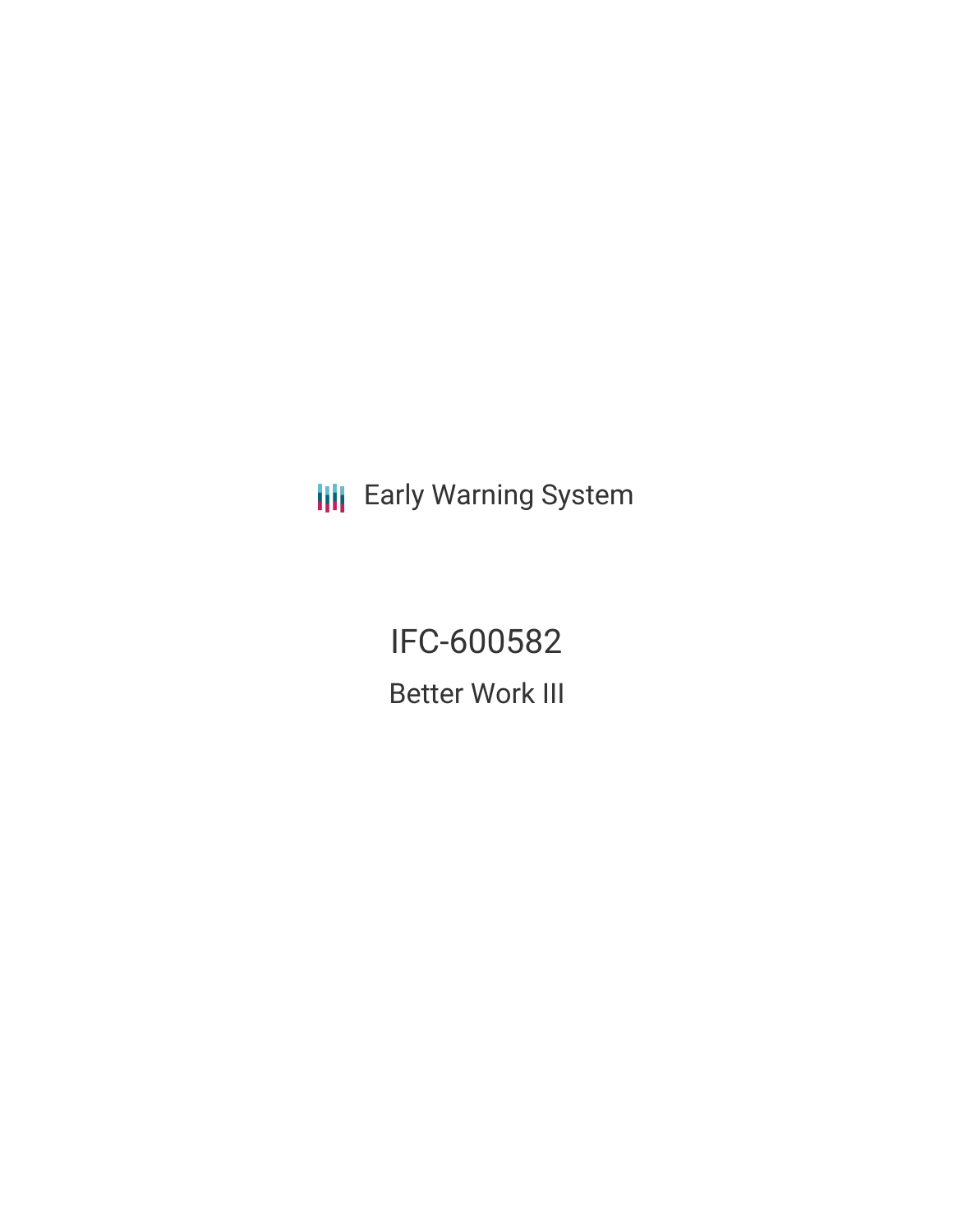

# **Quick Facts**

| <b>Financial Institutions</b> | International Finance Corporation (IFC) |
|-------------------------------|-----------------------------------------|
| <b>Status</b>                 | Approved                                |
| <b>Bank Risk Rating</b>       | U                                       |
| <b>Voting Date</b>            | 2016-12-20                              |
| <b>Sectors</b>                | Industry and Trade                      |
| <b>Investment Type(s)</b>     | <b>Advisory Services</b>                |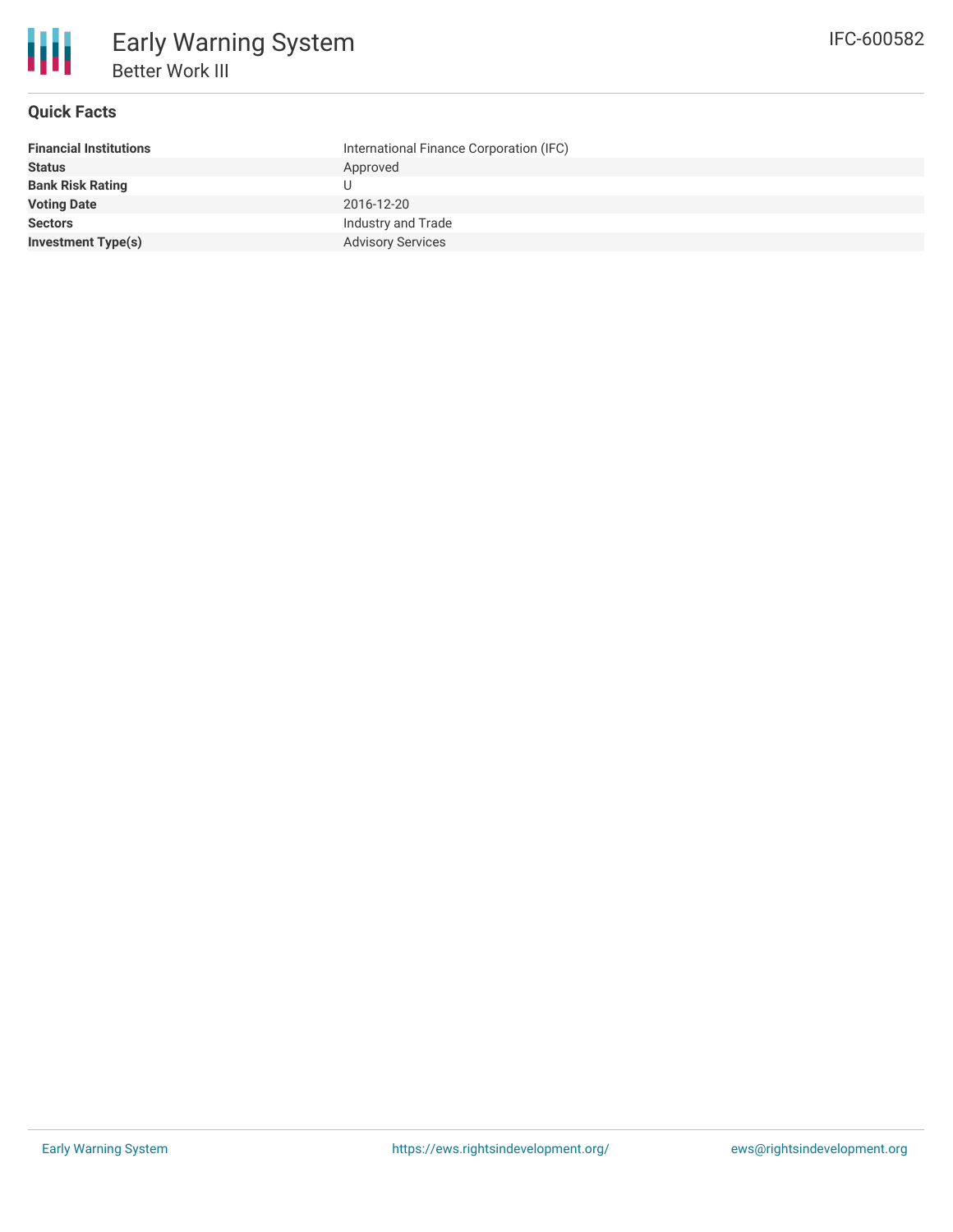## **Project Description**

According to IFC's website, this project has the following components:

**Component 1**: Influencing global brands and manufacturers to adopt business practices that drive transformational change and competitiveness across their supply chains.

Better Work will multiply its impact in garment value chains by supporting global businesses, including brands, vendors, agents and manufacturing groups, to adopt business practices that support decent work and build competitiveness. The program will partner with businesses and national constituents to create a shared vision for the sector. This will include:

1. Working with BW ILO to open up opportunities related to licensing BW training services towards brands staff.

2. Linking BW buyer partners and suppliers to wider IFC services including: Resource Efficiency, Gender, the Global Trade Supplier Finance (GTSF) program, medium-term and long term financing.

3. IFC will use its network to increase the number of buyer partners in the program and participate in buyer facing events and meetings.

**Component 2**: Influencing Business Practices of Factories through In-Factory Services.

Factory facing services, including assessment, advisory, and training, are the core services of the program. To complement these factory services, BW IFC will run pilots in productivity enhancement and environmental assessment at the factory level. This client-facing project will reach workers via pilot projects in Jordan, Haiti and Vietnam.

**Component 3**: Improve productivity in SME factories in Jordan.

This pilot is intended to help integrate Jordanians in the garment industry which today employs mostly migrant workers. There is a strong gender focus, with a large portion of female beneficiaries.

#### **Component 4**: Create an enabling environment

BW will work with directly with government entities in BW countries to strengthen public institutions and advance policies at the national level by providing input and guidance on sector strategies, laws, regulations, and similar.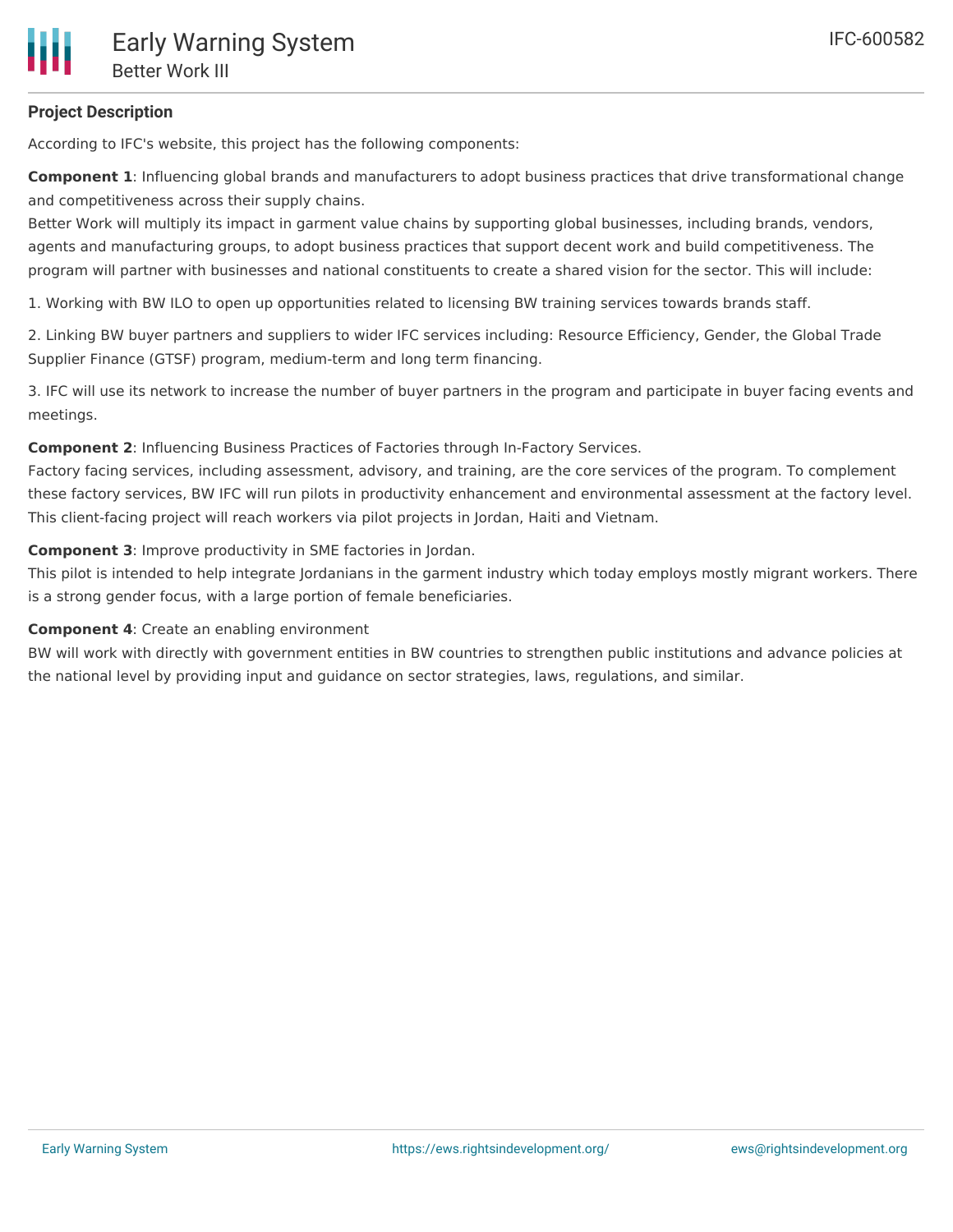## **People Affected By This Project**

During its implementation phase, the project will focus on the following:

1. Influencing global brands and manufacturers to adopt business practices that drive transformational change and competitiveness across their supply chains. We will focus on increasing the number of buyer partners in the program, as well as deepening IFCs relationship with those partners including by linking them to wider IFC innovative financial and resource efficiency services. It is expected that at the impact level, engaged buyers will show evidence of their commitment to improved social/environmental standards and that supporting financing will be facilitated by IFC (both through GTSF and medium/long term financing).

2. Influencing business practices of factories through in-factory services: reach workers via pilot project in Jordan, Haiti, Nicaragua and Vietnam, and determine if and how productivity and environmental/resource efficiency services can be streamlined into the core Better Work services.

3. Improving productivity in Jordanian satellite factories and help integrate Jordanians in the garment industry which today employs mostly migrant workers.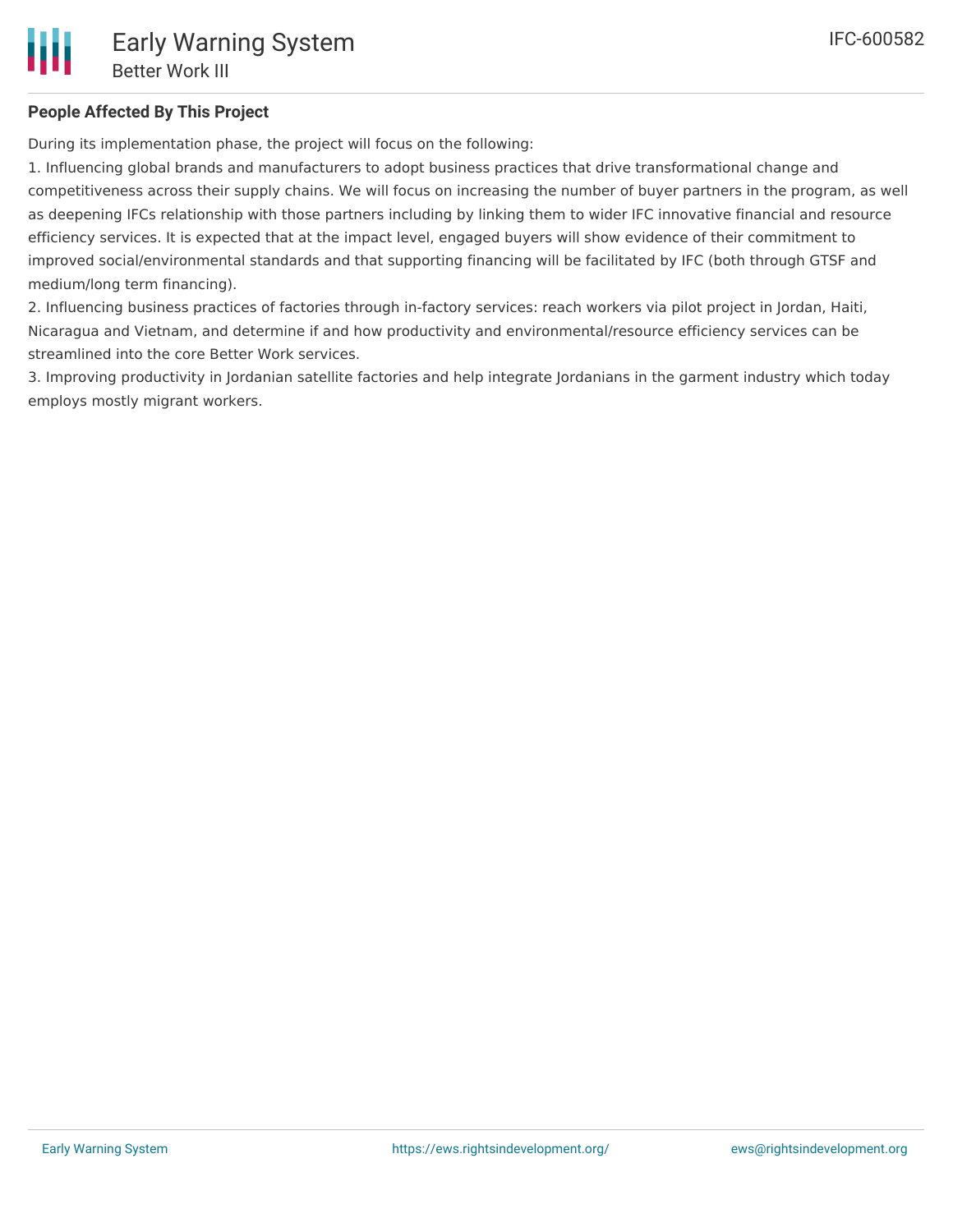#### **Investment Description**

• International Finance Corporation (IFC)